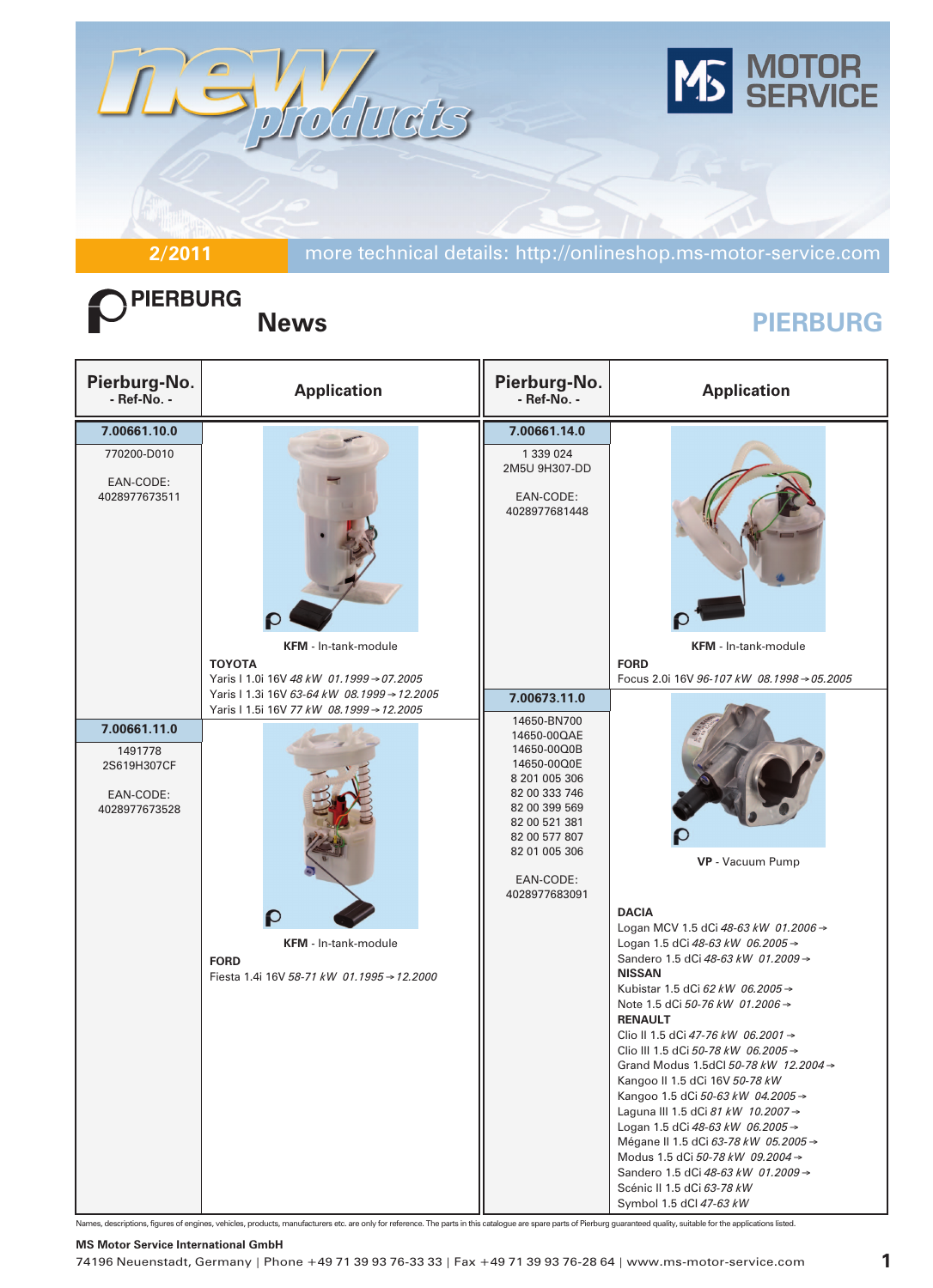

**PIERBURG** 

**2/2011** more technical details: http://onlineshop.ms-motor-service.com

## **News PIERBURG**

| Pierburg-No.<br>- Ref-No. -                                         | <b>Application</b>                                                                                                                                                                                                                                                                                                                                                                                                                                                                   | Pierburg-No.<br>- Ref-No. -                                                                                               | <b>Application</b>                                                                                                                                                                                                                                                                                                                             |
|---------------------------------------------------------------------|--------------------------------------------------------------------------------------------------------------------------------------------------------------------------------------------------------------------------------------------------------------------------------------------------------------------------------------------------------------------------------------------------------------------------------------------------------------------------------------|---------------------------------------------------------------------------------------------------------------------------|------------------------------------------------------------------------------------------------------------------------------------------------------------------------------------------------------------------------------------------------------------------------------------------------------------------------------------------------|
| 7.01062.06.0<br>48 03 544<br>96440414<br>EAN-CODE:<br>4028977684982 | Thalia II 1.5 dCi 47-63 kW 09.2002 →<br>Twingo 1.5 dCi 47-63 kW 06.2007 →<br><b>SUZUKI</b><br>Jimny 1.5 DDiS 63 kW<br>0.80.58010.T<br>SK - Control Flap<br><b>CHEVROLET</b>                                                                                                                                                                                                                                                                                                          | 7.02701.26.0<br>17040-JD55A<br>EAN-CODE:<br>4028977671081                                                                 | <b>KFM</b> - In-tank-module<br><b>NISSAN</b>                                                                                                                                                                                                                                                                                                   |
| 7.02242.09.0<br>EAN-CODE:<br>4028977554667                          | Captiva 2.0 D 16V 110 kW 08.2006 →<br>Epica 2.0 D 16V 110 kW 08.2006 →<br>Lacetti 2.0 D 16V 89 kW 2006 →<br>Nubira 2.0 D 16V 89 kW 2006 →<br><b>OPEL</b><br>Antara 2.0 CDTI 16V 93-110 kW 11.2006 →<br><b>VAUXHALL</b><br>Antara 2.0 CDTI 16V 93-110 kW 11.2006 →<br>KP - Fuel pump<br><b>VOLVO</b><br>240 2.1 ( <sup>IU</sup> California) 74 kW 08.1974 → 07.1986<br>240 2.3 77-78 kW 08.1980 → 07.1988<br>740 2.3 78 kW 08.1984 → 07.1990<br>740 2.3 (USA) 85 kW 08.1988 → 07.1995 | 7.02701.34.0<br>8L0 919 051N<br>EAN-CODE:<br>4028977681691<br>7.03703.18.0<br>82 00 503 217<br>EAN-CODE:<br>4028977684005 | Qashqai 1.5 dCi 16V<br><b>KFM</b> - In-tank-module<br><b>AUDI</b><br>TT 1.8i Turbo 20V 110-180 kW 10.1998 → 06.2006<br>7.03703.18.0<br><b>DKS</b> - Throttle Bodies<br><b>RENAULT</b><br>Clio   1.2i 40 kW 04.1996 $\rightarrow$ 02.1998<br>Clio II 1.2i 43 kW 03.1996 →<br>Kangoo 1.2i 43 kW 10.1997 → 04.1998<br>Twingo 1.2i 43 kW 01.1996 → |

Names, descriptions, figures of engines, vehicles, products, manufacturers etc. are only for reference. The parts in this catalogue are spare parts of Pierburg guaranteed quality, suitable for the applications listed.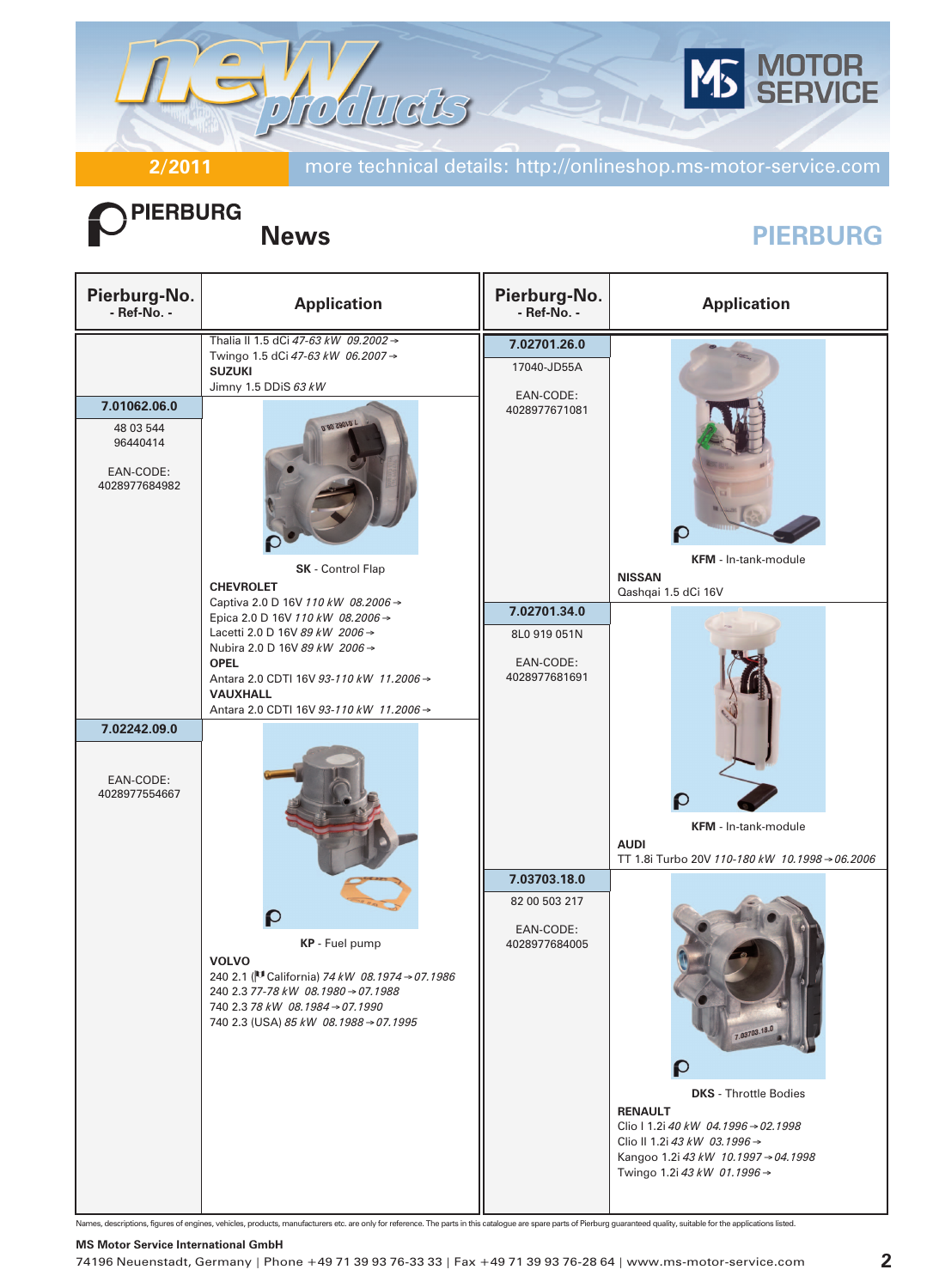

**2/2011** more technical details: http://onlineshop.ms-motor-service.com

# **PIERBURG**

## **News PIERBURG**

| Pierburg-No.<br>- Ref-No. -                                                                                    | <b>Application</b>                                                                                                                                                                                                                                                                                                                                                                                                               | Pierburg-No.<br>- Ref-No. -                                                                                                                 | <b>Application</b>                                                                                                                                                                                                                                                                                                                                                                                                                                                                                                                                                                                                                                                                                                                                                                                                                                                                                                                                                                                                                                                                                                                                                                                                                                                                                                                                 |
|----------------------------------------------------------------------------------------------------------------|----------------------------------------------------------------------------------------------------------------------------------------------------------------------------------------------------------------------------------------------------------------------------------------------------------------------------------------------------------------------------------------------------------------------------------|---------------------------------------------------------------------------------------------------------------------------------------------|----------------------------------------------------------------------------------------------------------------------------------------------------------------------------------------------------------------------------------------------------------------------------------------------------------------------------------------------------------------------------------------------------------------------------------------------------------------------------------------------------------------------------------------------------------------------------------------------------------------------------------------------------------------------------------------------------------------------------------------------------------------------------------------------------------------------------------------------------------------------------------------------------------------------------------------------------------------------------------------------------------------------------------------------------------------------------------------------------------------------------------------------------------------------------------------------------------------------------------------------------------------------------------------------------------------------------------------------------|
| 7.03703.19.0<br>82 00 570 865<br>EAN-CODE:<br>4028977684043                                                    | <b>DKS</b> - Throttle Bodies<br><b>NISSAN</b><br>Kubistar 1.2i 16V 55 kW 07.2003 →<br><b>RENAULT</b><br>Clio II 1.2i 16V 55 kW 03.2000 $\rightarrow$ 03.2004<br>Clio III 1.2i Turbo 16V 74 kW<br>Kangoo 1.2i 16V 55 kW 05.2000 →<br>Modus 1.2i Turbo 16V 74 kW 09.2007 →<br>Modus 1.2i 16V 55 kW 09.2004 →<br>Thalia II 1.2i 16V 55 kW 04.2002 →<br>Twingo 1.2i Turbo 16V 74 kW 06.2007 →<br>Twingo 1.2i 16V 55 kW 09.2000 →     | 7.22701.11.0<br>46784582<br>51774531<br>8 36 590<br>8 36 6 35<br>8 36 644<br>93171527<br>93177718<br>93179927<br>EAN-CODE:<br>4028977651113 | <b>LMS</b> - Air mass sensor<br><b>FIAT / IVECO</b><br>Doblò 1.3 JTD 16V 51 kW 05.2004 →<br>Idea 1.3 JTD 16V 51 kW 01.2004 $\rightarrow$<br>Palio 1.0i 41-46 kW<br>Palio 1.3 JTD 51 kW 07.2003 →<br>Panda II 1.1i 40 kW 10.2003 →<br>Panda II 1.3 JTD 16V 51 kW 09.2003 →<br>Punto 1.3 JTD 16V 51 kW 07.2003 →<br>Siena 1.3 JTD 16V 55 kW<br><b>LANCIA</b><br>Musa 1.3 JTD 16V 51 kW 10.2004 →                                                                                                                                                                                                                                                                                                                                                                                                                                                                                                                                                                                                                                                                                                                                                                                                                                                                                                                                                     |
| 7.22560.43.0<br>06B 131 101 C<br>06B 131 101 G<br>06B 131 101 H<br>06B 131 101 K<br>EAN-CODE:<br>4028977676055 | ARV - cut-off secondary air valve<br><b>AUDI</b><br>A4 1.8i Turbo 20V 110-140 kW 06.2000 → 12.2004<br>A6 1.8i Turbo 20V 110 kW 05.2000 → 01.2005<br>S8 5.2i 40V 331 kW 06.2006 $\rightarrow$<br><b>SEAT</b><br>Exeo 1.8 Turbo $110 kW$ $12.2008 \rightarrow 05.2010$<br><b>SKODA</b><br>Superb 1.8i Turbo 20V 110 kW 10.2001 → 03.2008<br><b>VOLKSWAGEN</b><br>Passat 1.8i Turbo 20V 110-125 kW<br>$10.2000 \rightarrow 11.2005$ |                                                                                                                                             | Musa 1.4i 57 kW 10.2004 →<br>Musa 1.4i 16V 70 kW 10.2004 →<br>Ypsilon 1.3 JTD 16V 51 kW 06.2003 →<br><b>OPEL</b><br>Agila 1.0i 12V 44 kW 09.2003 →<br>Agila 1.2i 16V 59 kW 07.2004 →<br>Astra G 1.4i 16V 66 kW 09.2003 → 03.2004<br>Astra G 1.7 CDTi 16V 59 kW 09.2000 → 01.2004<br>Astra G 2.0 DTi 16V 74 kW 09.2000 → 01.2004<br>Astra G 2.2 DTI 16V 92 kW 09.2001 → 01.2004<br>Astra H 1.2i 16V 59 kW 03.2004 →<br>Astra H 1.4i 16V 55-66 kW 03.2004 →<br>Combo 1.3 CDTi 16V 51 kW 09.2004 →<br>Combo 1.4i 16V 66 kW 09.2004 →<br>Combo 1.7 CDTi 16V 74 kW 09.2004 →<br>Corsa C 1.0i 12V 44 kW 09.2003 →<br>Corsa C 1.2i 16V 59 kW 09.2000 →<br>Corsa C 1.3 CDTi 16V 51 kW 09.2003 →<br>Corsa C 1.4i 16V 66 kW 09.2003 →<br>Corsa C 1.7 CDTi 16V 74 kW 06.2003 →<br>Meriva A 1.4i 16V 66 kW 09.2004 $\rightarrow$<br>Tigra B 1.3 CDTi 16V 51 kW 12.2004 →<br>Tigra B 1.4i 16V 66 kW 09.2004 →<br>Zafira A 2.0 DTI 16V 74 kW 04.1999 → 07.2005<br>Zafira A 2.2 DTI 16V 92 kW 03.2002 → 07.2005<br><b>VAUXHALL</b><br>Agila 1.0i 12V 44 kW 09.2003 →<br>Agila 1.2i 16V 59 kW 07.2004 →<br>Astra Mk IV 2.0 DTI 16V 74 kW 08.2000 →<br>Astra Mk IV 2.2 DTI 16V 92 kW 09.2001 →<br>Astra Mk V 1.2i 16V 59 kW 04.2005 →<br>Astra Mk V 1.4i 16V 55-66 kW 03.2004 →<br>Combo 1.4i 16V 66 kW 09.2004 $\rightarrow$<br>Combo 1.7 CDTI 16V 74 kW 06.2004 → |

Names, descriptions, figures of engines, vehicles, products, manufacturers etc. are only for reference. The parts in this catalogue are spare parts of Pierburg guaranteed quality, suitable for the applications listed.